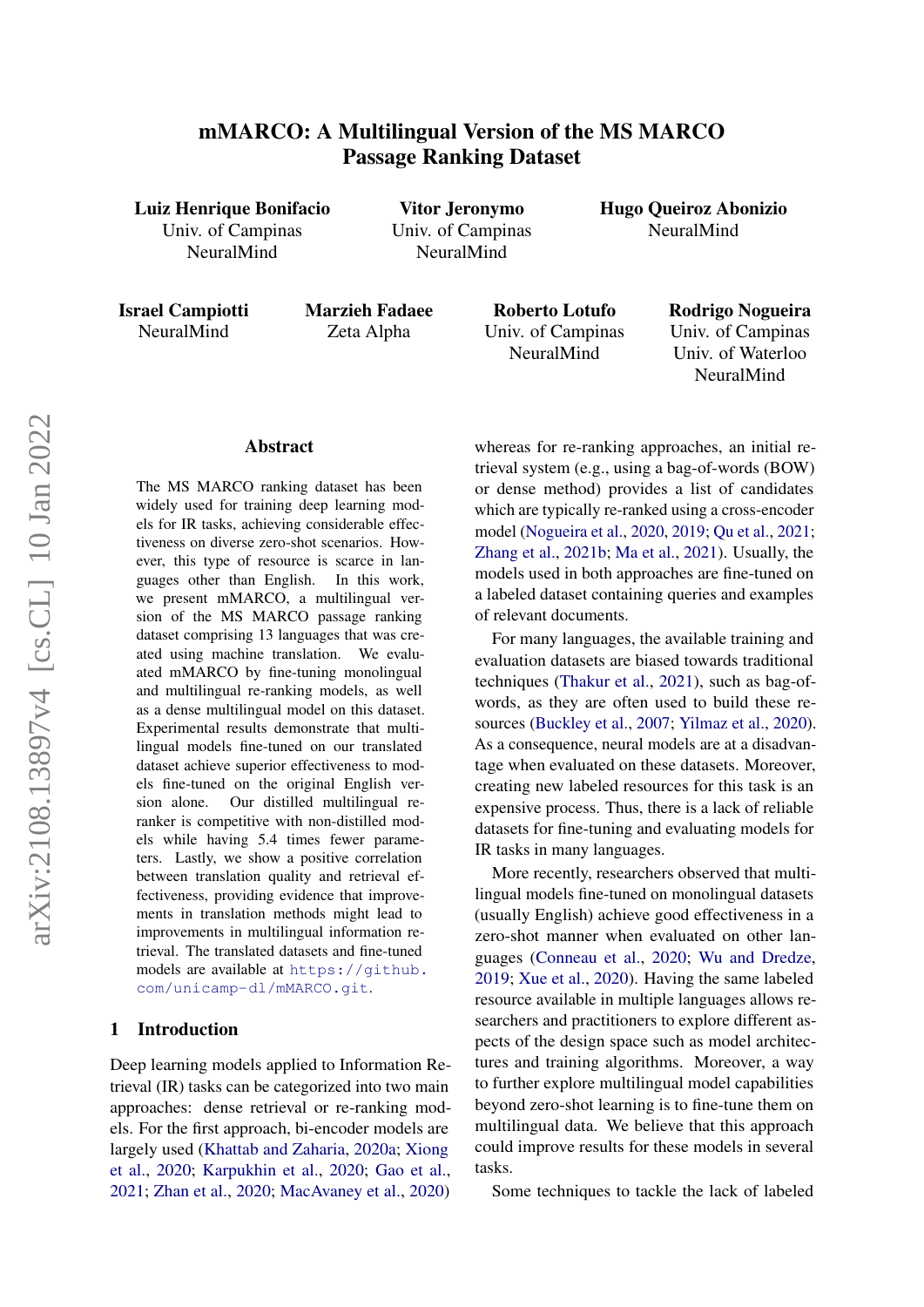data include using lexical overlap or heuristics [\(Min et al.,](#page-8-7) [2020\)](#page-8-7), cross-lingual alignments [\(Hed](#page-7-4)[derich et al.,](#page-7-4) [2020\)](#page-7-4), and dataset translation [\(Xue](#page-9-5) [et al.,](#page-9-5) [2020\)](#page-9-5) which is the method we adopted in this work. As most languages have none or a limited number of labeled datasets, using automatic translation is an attainable way to derive the same resources for a wider range of languages.

Considering a multilingual resource prospect for IR, the MS MARCO passage ranking dataset is a suitable candidate as it shows good transfer learning capabilities, as well as being a popular choice for evaluating deep learning models [\(Craswell et al.,](#page-7-5) [2020,](#page-7-5) [2021\)](#page-7-6).

In this paper, we adopted an automatic translation approach to create a multilingual version of the MS MARCO passage ranking dataset, named mMARCO. The translation method leverages extensive manually annotated data. As far as we know, no previous work has translated a large IR dataset such as MS MARCO to multiple languages.

Our contributions are translating and making available the MS MARCO (both training and evaluation sets) in 13 different languages such as Portuguese, Spanish, German, and Chinese. Moreover, we make available the Transformer-based models fine-tuned on our translated datasets. One of them is a distilled multilingual re-ranker with a reduced number of parameters that is competitive with a much larger model. Others have shown that distilled models perform well on IR tasks [\(Li et al.,](#page-8-8) [2020a;](#page-8-8) [Gao et al.,](#page-7-7) [2020;](#page-7-7) [Lu et al.,](#page-8-9) [2020;](#page-8-9) [Hofstätter](#page-7-8) [et al.,](#page-7-8) [2020\)](#page-7-8). Our experiments confirm those results in a multilingual setup.

### 2 Related Work

When considering multilingual representations used in NLP tasks, we classify the techniques into three main categories: word representations, pre-trained multilingual models with contextualized word representations, and dataset translation. [Mikolov et al.](#page-8-10) [\(2013\)](#page-8-10) proposed a distributed representation for machine translation using large amounts of monolingual data to learn a linear mapping between vector spaces of languages. Their method successfully learned translation for individual words of three different languages. [Ammar](#page-7-9) [et al.](#page-7-9) [\(2016\)](#page-7-9) presented a method for estimating word representations for more than 50 languages in a shared space without requiring a parallel data by using only a dictionary-based estimation. [Chen](#page-7-10)

[and Cardie](#page-7-10) [\(2018\)](#page-7-10) demonstrated that it is possible to learn multilingual word embeddings by exploiting the relationships between languages. This approach outperformed other unsupervised and supervised models.

With the introduction of the Transformer architecture, a variety of research was done on pretraining strategies and models. As a result of this, several multilingual pre-trained models have emerged in recent years. These models extend the progress on NLP to a wide range of languages and investigate whether using a diverse set of languages during language model pre-training is beneficial when fine-tuning on downstream tasks. Models such as mBERT [\(Devlin et al.,](#page-7-11) [2018\)](#page-7-11), XLM [\(Lample and Conneau,](#page-8-11) [2019\)](#page-8-11), XLM-R [\(Conneau](#page-7-12) [et al.,](#page-7-12) [2019\)](#page-7-12), mT5 [\(Xue et al.,](#page-9-5) [2020\)](#page-9-5), and mMiniLM [\(Wang et al.,](#page-9-6) [2020\)](#page-9-6) achieved performance improvements in cross-lingual tasks, showing to be competitive with strong monolingual models. This evidence motivated [Isbister et al.](#page-7-13) [\(2021\)](#page-7-13) to investigate whether using automatically translated datasets is sufficient in these tasks and there is no need to train monolingual models on various languages.

There are several successful attempts in the literature reporting the use of dataset translation techniques. [Rodrigues et al.](#page-8-12) [\(2019\)](#page-8-12) demonstrated that translating sentences to English in order to use an English-based pre-trained model outperforms its multilingual counterpart for semantic similarity and textual entailment tasks. In other studies, the dataset translation goal is not to replace multilingual models, but to provide more training data for downstream tasks that can be used in fine-tuning. [Carrino et al.](#page-7-14) [\(2019\)](#page-7-14) proposed a method called Translate Align Retrieve for automatically translating the SQuAD dataset. Using the translated resource, they fine-tuned a multilingual BERT, and show significant improvements over previous works. In a related approach, [Araújo et al.](#page-7-15) [\(2020\)](#page-7-15) demonstrated that using machine translation to translate examples to English in order to use an English monolingual model culminates in better results when compared to monolingual models in languages other than English. In addition, there are cross-lingual datasets such as XQuAD [\(Artetxe et al.,](#page-7-16) [2019\)](#page-7-16), which consists of paragraphs and question-answer pairs from the development set of SQuAD v1.1 translated into ten languages by professional translators and XNLI [\(Conneau](#page-7-17) [et al.,](#page-7-17) [2018\)](#page-7-17), an extension of NLI corpus into 15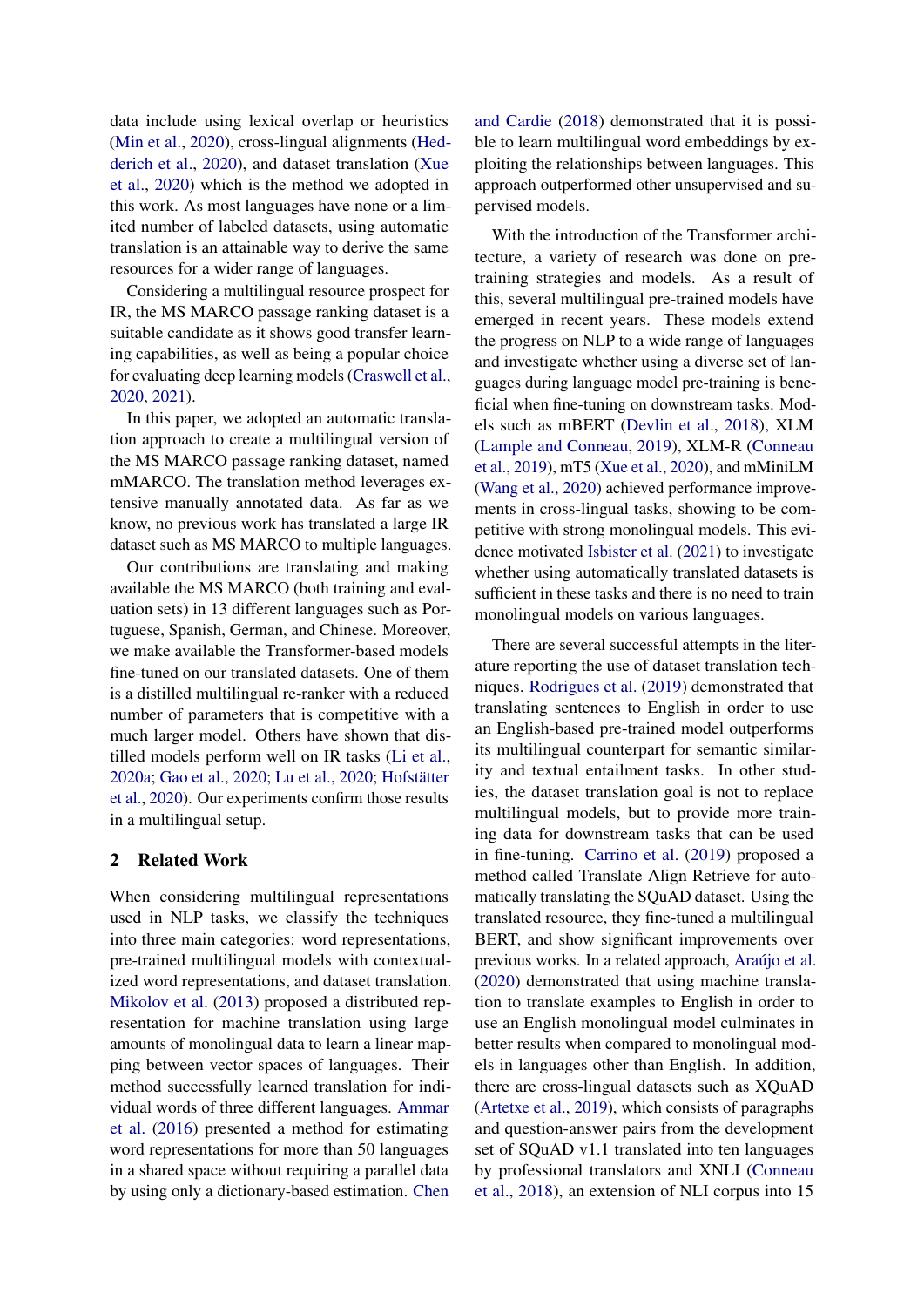languages. Finally, [Xue et al.](#page-9-5) [\(2020\)](#page-9-5) and [Xue et al.](#page-9-7) [\(2021\)](#page-9-7) showed that fine-tuning multilingual models on translated NLI and question answering datasets improved results.

In the IR community, there have been several efforts to create multilingual resources. Initiatives like TREC, CLEF, FIRE, and NCTIR have proposed annotated collections to evaluate IR systems. However, given the small size of most of these resources, they are not appropriate to finetune large models such as transformer-based rerankers. Moreover, the text data used to build such collections often comes from specific domains. This lack of diversity ends up harming the model's generalization ability. On the other hand, as MS MARCO dataset assembles documents from different sources and styles, the translation process maintains this diversity in the target languages.

Closest to our work is MR. TYDI [\(Zhang et al.,](#page-9-8) [2021a\)](#page-9-8), a multilingual IR dataset derived from the Tydi QA dataset [\(Clark et al.,](#page-7-18) [2020\)](#page-7-18). A key difference is that Mr. Tydi uses Wikipedia as a corpus, whereas mMARCO's corpus consists of diverse passages extracted from web pages. Another difference is related to query-relevant document pairs for training per language. Mr. Tydi has a irregular distribution of examples over all languages. The Korean language has the minimum number of examples, 1,317, while the Arabic language has the maximum, 12,377. The dataset mean of training examples is 4466. mMARCO contains 532,761 query-relevant document pairs for each language.

## 3 Methodology

In this section we describe the procedure to translate the MS MARCO dataset, the target languages that were selected and the two translation methods.

## 3.1 Dataset

We use the MS MARCO passage ranking dataset [\(Bajaj et al.,](#page-7-19) [2016\)](#page-7-19), a large-scale IR dataset comprising more than half million anonymized questions that were sampled from Bing's search query logs. The MS MARCO dataset is formed by a collection of 8.8M passages, approximately 530k queries, and at least one relevant passage per query, which were selected by humans. The development set of MS MARCO comprises more than 100k queries. However, a smaller set of 6,980 queries is actually used for evaluation in most published works. We choose to translate this dataset because

of its structure and its effectiveness in transfer learning.

Regarding its format, MS MARCO passages do not hold any label within the text. This makes the dataset an excellent candidate for translation. Most labeled datasets in the field of NLP have their labels linked to one token or a span of tokens. Since the sentence structure can be different in different languages, it is very challenging to retain the same annotation structure. For instance, [Rosa et al.](#page-8-13) [\(2021\)](#page-8-13) has demonstrated this difficulty when translating a question answering dataset. To preserve the labels on the original data, special answer delimiter symbols were added before the translation, expecting to mark the target tokens to be extracted after translation. However, the authors argue that this strategy did not work consistently and a considerable portion of the dataset was discarded after translation. Additionally, models fine-tuned on MS MARCO have demonstrated good transfer learning capabilities [\(Thakur et al.,](#page-8-6) [2021;](#page-8-6) [Pradeep et al.,](#page-8-14) [2020\)](#page-8-14).

We believe that having the same resource available for a wider range of languages can be a unique contribution, as this dataset is arguably one of the most popular in evaluating deep learning models for *ad hoc* retrieval.

## 3.2 Translation

To translate the MS MARCO dataset, we experimented with two different approaches. The first one uses the translation models made available on HuggingFace by The Language Technology Research Group at University of Helsinki [Tiedemann](#page-8-15) [and Thottingal](#page-8-15)  $(2020).<sup>1</sup>$  $(2020).<sup>1</sup>$  $(2020).<sup>1</sup>$  $(2020).<sup>1</sup>$  We refer to these models as "Helsinki" in the rest of this paper. We selected the target languages according to three criteria: the largest number of Wikipedia articles, the most spo-ken languages in the world<sup>[2](#page-2-1)</sup>, and the availability of the language translation pair from English to the target language in the Helsinki repository. We ended up selecting 13 languages for translation.

Although there are considerable differences between the selected languages, the translation process was conducted the same way for all of them. First, we split MS MARCO passages into sentences. As the longest passage of MS MARCO has 362 words, splitting the passages is a way to alleviate the possibility of long inputs as most trans-

<span id="page-2-0"></span><sup>1</sup> https://huggingface.co/Helsinki-NLP

<span id="page-2-1"></span><sup>2</sup> https://www.ethnologue.com/guides/ethnologue200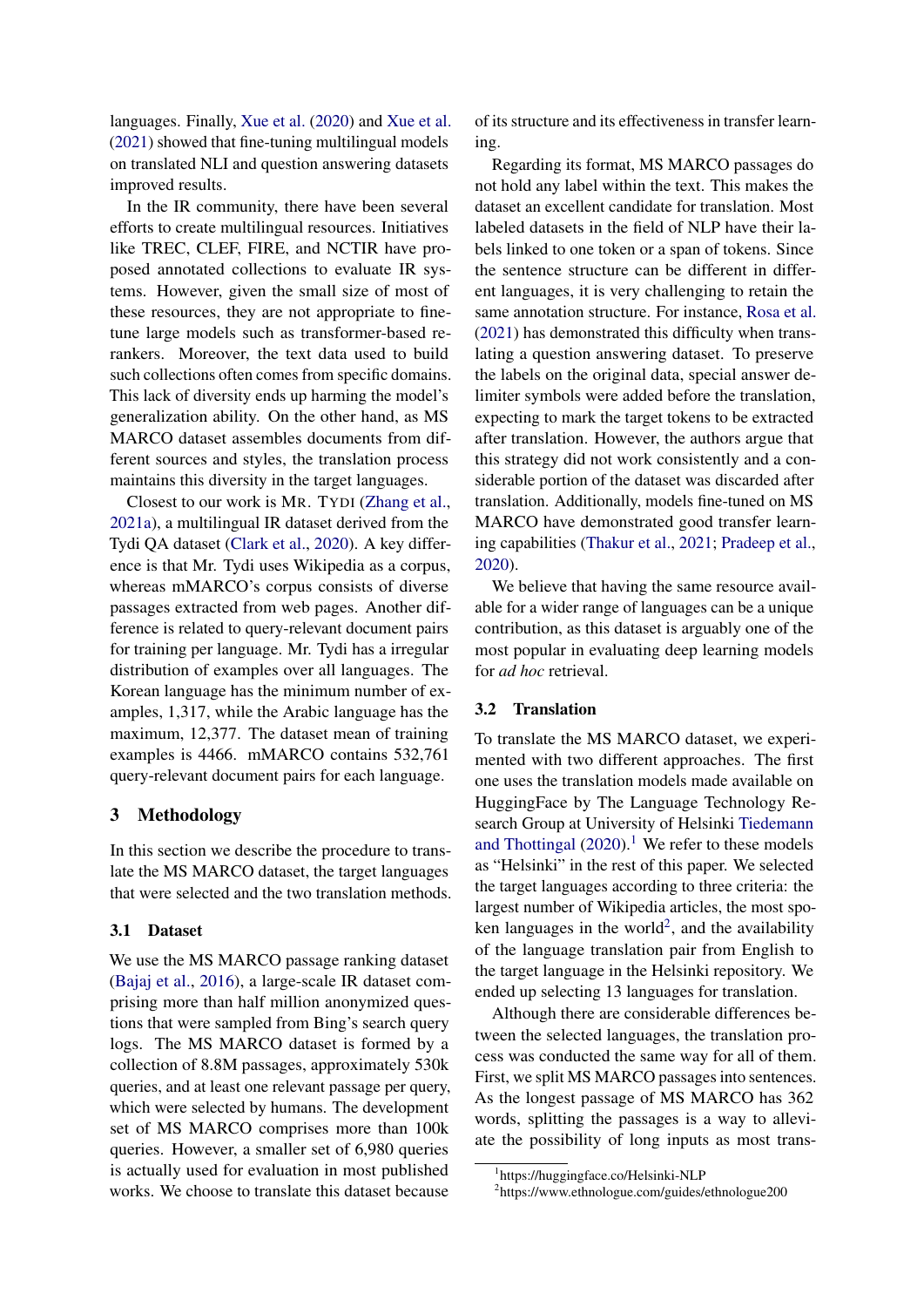lation models tend to produce high-quality translations when prompted with sentences instead of paragraphs. Once the sentences are translated to the target language, we reassemble the passage by joining all translated sentences that were previously separated. Regarding the queries, we simply translate them without any pre-processing, given that they are shorter. We translate batches of 64 sentences and a maximum sequence length of 512 tokens on a Tesla V100 GPU.

The second translation approach uses Google Translate, available via a paid API. Unlike the Helsinki translation, there is no need to split the passages into smaller sentences. The only requirement is the maximum number of characters, which is set to 5000. This way, we translate the passages (and queries) by grouping them in batches up to this limit of characters. The average translation time for both translation methods is reported in Table [1.](#page-3-0)

<span id="page-3-0"></span>

|     |                  | <b>Passages Queries</b> |      |
|-----|------------------|-------------------------|------|
| (1) | Helsinki         | 79.58                   | 8.19 |
| (2) | Google Translate | 78.59                   | 1.01 |

Table 1: Average translation time in hours for passages and queries of MS MARCO. *Queries* refers to all the dataset queries.

After translating the dataset to all target languages, we create a training set split using an equal proportion of samples from each language. The original MS MARCO training set consists of 39 million triples. Each triple is formed by a query followed by a relevant and non-relevant passage. These triples are used to fine-tune a re-ranking model. To fine-tune a multilingual model using the same triples from the original dataset but distributed among different languages, we construct a set of multilingual triples. To do this, we select the same queries and passages in the original dataset and randomly replace them with their translations. We always use the same language in the triple (i.e., the query and its respective positive and negative passages). Although we translated MS MARCO into 13 different languages, the multilingual training set was created using 9 languages, including English. This allows us to evaluate the models in a zero-shot manner, i.e., fine-tune in one language and evaluate on another.

#### 3.3 Experimental Setup

We evaluate the datasets derived from our translation process in the passage ranking task. Following a two-stage pipeline widely adopted in IR [\(Nogueira et al.,](#page-8-3) [2019\)](#page-8-3), we first retrieve a ranked list of translated passages using BM25 [\(Pradeep](#page-8-16) [et al.,](#page-8-16) [2021;](#page-8-16) [Nogueira et al.,](#page-8-2) [2020;](#page-8-2) [Li et al.,](#page-8-17) [2020b\)](#page-8-17) with the translated queries as input. We use the Pyserini framework to perform this task [\(Lin et al.,](#page-8-18) [2021\)](#page-8-18).

We further re-rank the list of passages using multilingual pretrained MT5 and MMINILM models. These models were fine-tuned on our multilingual training set, comprising examples in 9 different languages. To fine-tune the MT5 model, we follow the recommendation of [Nogueira et al.](#page-8-2) [\(2020\)](#page-8-2). While the aforementioned work used true and false as predictions tokens, we train our MT5 model to generate a yes token when a given document is relevant to a query and a no token otherwise. We use a batch size of 128, a maximum sequence length of 512 tokens, and fine-tune the model for 100k iterations, which took approximately 27 hours on a TPU v3-8. We use a constant learning rate of 0.001 and all layers use a dropout of 0.1.

The MMINILM model was fine-tuned with a batch size of 32 and a maximum sequence length of 512 tokens, which took approximately 50 hours on a Tesla A100 GPU. A learning rate warm-up was set over the 5,000 first training batches. We use the implementation provided by [Reimers and](#page-8-19) [Gurevych](#page-8-19) [\(2020\)](#page-8-19). For both fine-tuning procedures, we use an equal number of examples per language. The MT5 was trained with 12.8 million training examples, while MMINILM used 80 million examples. For inference, both models re-rank the top 1000 passages retrieved by BM25.

Furthermore, we fine-tune and evaluate a multilingual dense model based on ColBERT [\(Khattab](#page-8-20) [and Zaharia,](#page-8-20) [2020b\)](#page-8-20), referred to as mColBERT in this paper. We start from the mBERT checkpoint, which was pre-trained on approximately one hundred languages. We then fine-tune it on mMARCO's translation from Google Translate with a batch size of 64, and maximum sequence length of 180 and 32 tokens for passages and queries respectively. This model is fine-tuned with 25.6M examples, which takes approximately 36 hours on a Tesla V100 GPU. We set mColBERT's final linear layer dimension to 64, but we split each token embedding into two, thus resulting in an embedding of size 32 and twice the amount of embeddings for retrieval. Compared to the original Col-BERT's implementation that uses embeddings of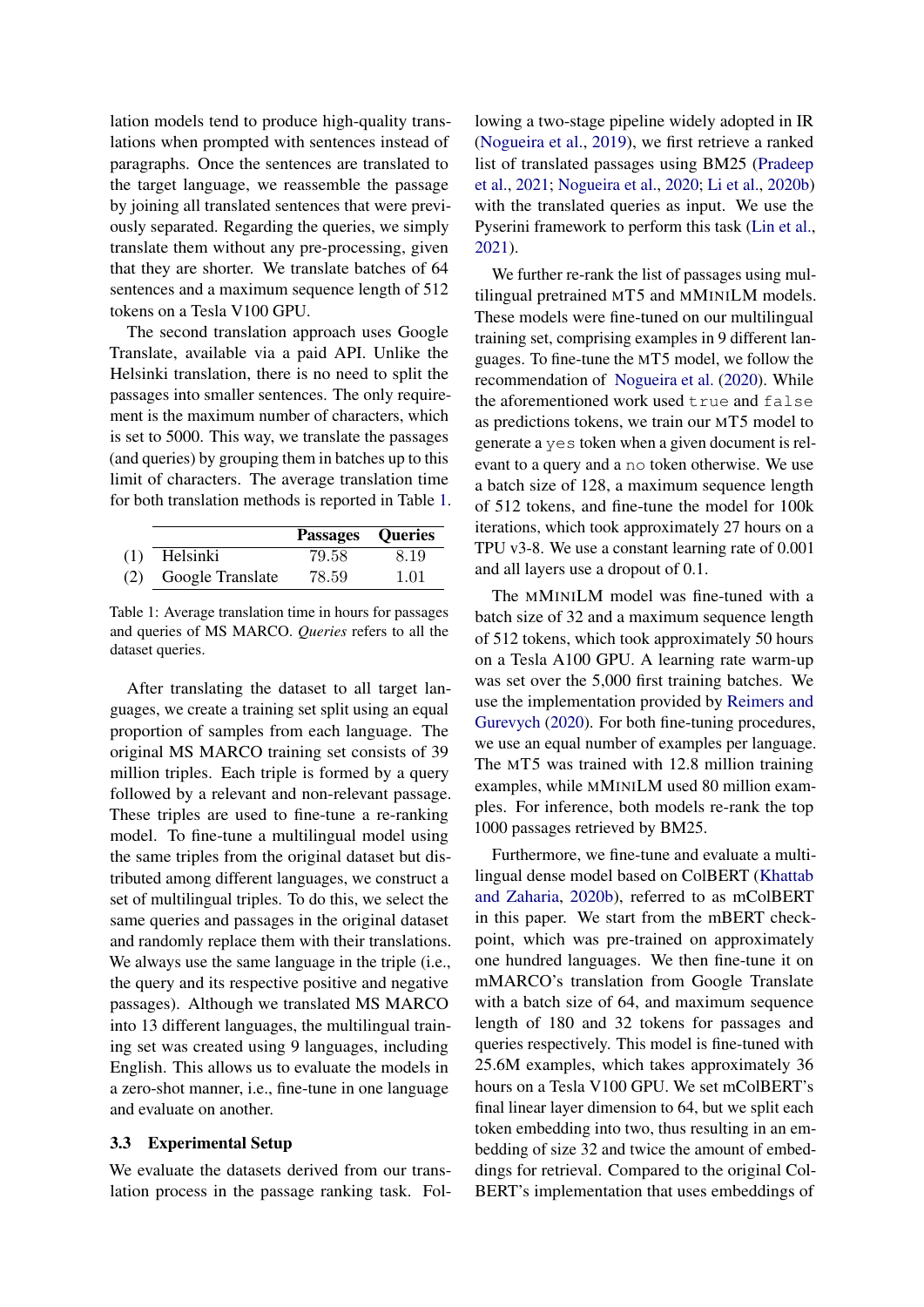<span id="page-4-0"></span>

|                                                             |                 |             | R@1k   |             |                 |         |        |  |  |
|-------------------------------------------------------------|-----------------|-------------|--------|-------------|-----------------|---------|--------|--|--|
|                                                             | Language        | <b>BM25</b> | mColB. | <b>BM25</b> | mT <sub>5</sub> | mMiniLM | mColB. |  |  |
| (1)                                                         | English (Orig.) | 0.857       | 0.953  | 0.184       | 0.366           | 0.366   | 0.352  |  |  |
| (2)                                                         | Spanish         | 0.770       | 0.897  | 0.158       | 0.314           | 0.309   | 0.301  |  |  |
| (3)                                                         | French          | 0.769       | 0.891  | 0.155       | 0.302           | 0.296   | 0.289  |  |  |
| (4)                                                         | Italian         | 0.753       | 0.888  | 0.153       | 0.303           | 0.291   | 0.292  |  |  |
| (5)                                                         | Portuguese      | 0.744       | 0.887  | 0.152       | 0.302           | 0.289   | 0.292  |  |  |
| (6)                                                         | Indonesian      | 0.767       | 0.854  | 0.149       | 0.298           | 0.293   | 0.275  |  |  |
| (7)                                                         | German          | 0.674       | 0.867  | 0.136       | 0.289           | 0.278   | 0.281  |  |  |
| (8)                                                         | Russian         | 0.685       | 0.836  | 0.124       | 0.263           | 0.251   | 0.250  |  |  |
| (9)                                                         | Chinese         | 0.678       | 0.837  | 0.116       | 0.249           | 0.249   | 0.246  |  |  |
| Zero-shot (models were fine-tuned on the 9 languages above) |                 |             |        |             |                 |         |        |  |  |
| (10)                                                        | Japanese        | 0.714       | 0.806  | 0.141       | 0.267           | 0.263   | 0.236  |  |  |
| (11)                                                        | Dutch           | 0.694       | 0.862  | 0.140       | 0.292           | 0.276   | 0.273  |  |  |
| (12)                                                        | Vietnamese      | 0.714       | 0.719  | 0.136       | 0.256           | 0.247   | 0.180  |  |  |
| (13)                                                        | Hindi           | 0.711       | 0.785  | 0.134       | 0.266           | 0.262   | 0.232  |  |  |
| (14)                                                        | Arabic          | 0.638       | 0.749  | 0.111       | 0.235           | 0.219   | 0.209  |  |  |

Table 2: Main results on the mMARCO passage ranking dataset. The re-rankers MT5 and MMINILM and the dense retrieval model mColBERT were fine-tuned on mMARCO translated with Google Translate.

<span id="page-4-1"></span>

|                 | Translation | es    | fr    | pt    | it    | id    | de    | ru    | zh    | ar    | hi    | avg   |
|-----------------|-------------|-------|-------|-------|-------|-------|-------|-------|-------|-------|-------|-------|
| <b>BM25</b>     |             |       |       |       |       |       |       |       |       |       |       |       |
| (1)             | Helsinki    | 0.144 | 0.138 | 0.141 | 0.131 | 0.120 | 0.121 | 0.083 | 0.064 | 0.089 | 0.016 | 0.105 |
| (2)             | Google      | 0.158 | 0.155 | 0.152 | 0.153 | 0.149 | 0.136 | 0.124 | 0.116 | 0.111 | 0.134 | 0.138 |
| mMiniLM         |             |       |       |       |       |       |       |       |       |       |       |       |
| (3)             | Helsinki    | 0.292 | 0.271 | 0.275 | 0.252 | 0.239 | 0.258 | 0.174 | 0.142 | 0.169 | 0.035 | 0.211 |
| (4)             | Google      | 0.309 | 0.296 | 0.289 | 0.291 | 0.293 | 0.278 | 0.251 | 0.249 | 0.219 | 0.262 | 0.274 |
| mT <sub>5</sub> |             |       |       |       |       |       |       |       |       |       |       |       |
| (5)             | Helsinki    | 0.297 | 0.279 | 0.285 | 0.248 | 0.244 | 0.264 | 0.183 | 0.152 | 0.187 | 0.035 | 0.217 |
| (6)             | Google      | 0.314 | 0.302 | 0.302 | 0.303 | 0.298 | 0.289 | 0.263 | 0.249 | 0.235 | 0.266 | 0.281 |

Table 3: Comparison of Helsinki translation models (open source) vs Google Translate (commercial). The reported metric is MRR@10 on the development set of mMARCO.

size 128, our method achieves a similar MRR@10 on the MS MARCO development set while using half of the CPU memory. Cosine similarity was used in both training and retrieval.

## <span id="page-4-2"></span>4 Results

The main results on the development set of mMARCO are shown in Table [2.](#page-4-0) We report MRR@10, which is the official metric of the MS MARCO passage dataset, as well as recall@1000. As our baseline, row (1) shows results from the original dataset in English, i.e., no translation involved.

The first observation is regarding R@1000 of BM25, in which the English dataset has the highest among all, while an average drop of 0.14 is observed in other languages. One possible reason for this drop is the lexical mismatch between the translated query and relevant passages. Since queries and passages are translated independently, the same word can be translated into two different (but synonym) words in the translated query and passage. For instance, the English word car may be translated as carro or automóvel when translated to Portuguese. If because of the context, the former translation is used in the relevant passage and the latter is used in the translated query, a lexical mismatch is introduced in the resulting dataset. As a consequence, BM25 might not return this relevant document as it relies on lexical match-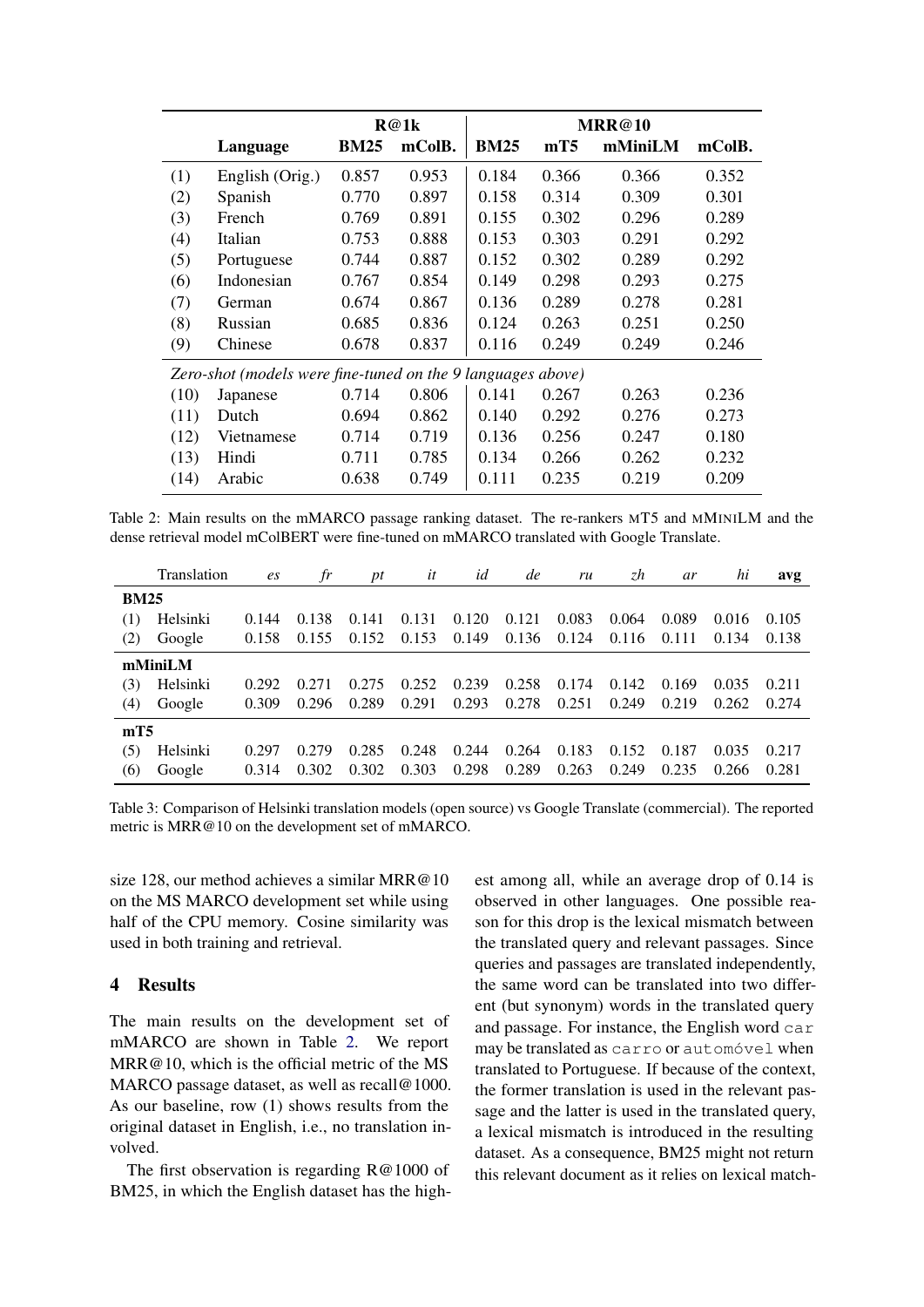<span id="page-5-0"></span>

|     | Pre-training | <b>Fine-tuning</b> |       | EN            | PT    |               |  |
|-----|--------------|--------------------|-------|---------------|-------|---------------|--|
|     |              |                    | T5    | <b>MiniLM</b> | T5    | <b>MiniLM</b> |  |
| (1) | EN           | EN                 | 0.381 | 0.396         | 0.181 | 0.164         |  |
| (2) | <b>PT</b>    | PT                 | 0.200 |               | 0.299 |               |  |
| (3) | PT           | EN+PT              | 0.354 |               | 0.301 |               |  |
| (4) |              | EN                 | 0.371 | 0.382         | 0.293 | 0.277         |  |
| (5) | <b>MULTI</b> | PT                 | 0.357 | 0.336         | 0.303 | 0.296         |  |
| (6) |              | $EN+PT$            | 0.374 | 0.374         | 0.306 | 0.299         |  |
| (7) |              | MULTI              | 0.366 | 0.366         | 0.302 | 0.277         |  |

Table 4: Ablation results for monolingual and multilingual models. The reported metric is MRR@10.

ing.Subsequently, re-rankers might be penalized.

On the other hand, mColBERT's R@1000 suggests that a dense retrieval model mitigates the lexical mismatch problem. For all languages, it achieved higher figures when compared to BM25. For instance, German (7) and Dutch (11) mCol-BERT's R@1000 are 0.193 and 0.168 points higher than BM25's.

Considering the results from English evaluation, we observe that MT5 and MMINILM achieve the same MRR@10. This is an interesting finding since MMINILM is a much lighter model; while MT5 has 580 million parameters, MMINILM has 107 million. This result further shows the effectiveness of the MMINILM language model distillation. Comparing the remaining results between MT5 and MMINILM, we observe an average drop of 0.08 and  $0.09$  in MRR@10 for rows  $(2)$  to  $(14)$  when compared to the English results.

The results from rows (10) to (14) came from a zero-shot evaluation, i.e., they were fine-tuned on the nine languages shown in rows (1) to (9) and directly evaluated on the languages in rows (10) to (14). These results show how effective are multilingual models, both considering language and task aspects.

Table [3](#page-4-1) compares the IR results when using open source and commercial translation mechanisms. We observe that all languages have benefited from Google Translate translations when considering the MRR@10 metric. Moreover, we highlight the improvements on languages like Russian, Chinese, Arabic, and Hindi, as the commercial translations resulted in improvements in MRR@10 scores.

## 4.1 Ablation Study

In this section, we verify how monolingual and multilingual models perform when varying pretraining, fine-tuning, and evaluation languages. As

the number of pairwise language combinations is large, we only use English and Portuguese in this ablation study. The monolingual models we use are an English [\(Raffel et al.,](#page-8-21) [2019\)](#page-8-21) and a Portuguese [\(Carmo et al.,](#page-7-20) [2020\)](#page-7-20) pre-trained T5 model.

Table [4](#page-5-0) shows the results. Rows (1) to (3) use models mostly pretrained on a single language (T5 and miniLM), and rows (4) to (7) report results for multilingual pretrained models (MT5 and MMINILM). When fine-tuned on monolingual datasets, we observe insignificant differences between monolingual and multilingual models in both English and Portuguese evaluation sets. We observe that for the monolingual configuration, MINILM outperforms T5 in English (1). We argue that the model was able to leverage training data for both languages and thus reduced most inaccuracies introduced by noisy translations.

When considering the results from English dataset, it is important to mention that both multilingual re-rankers were fine-tuned on a smaller amount of English examples than the models in row (1). This shows that the translation did not harm the resulting datasets significantly. Albeit the lexical mismatch problem discussed in Section [4,](#page-4-2) both re-rankers were able to learn the task from the translated data.

Rows (4) and (5) in Table [4](#page-5-0) exhibit the results for MT5 fine-tuned on monolingual datasets. Whilst the results were lower for the English dataset when compared to monolingual T5 (1), the results on the Portuguese version were marginally higher than the ones observed in row (2). This cross-lingual evaluation shows how a multilingual model fine-tuned on one language and evaluated on another still can reach good results. Although this observation is not true for the Portuguese-English cross-lingual evaluation (row 5), as the result was below the monolingual one (row 1), the difference is small. Even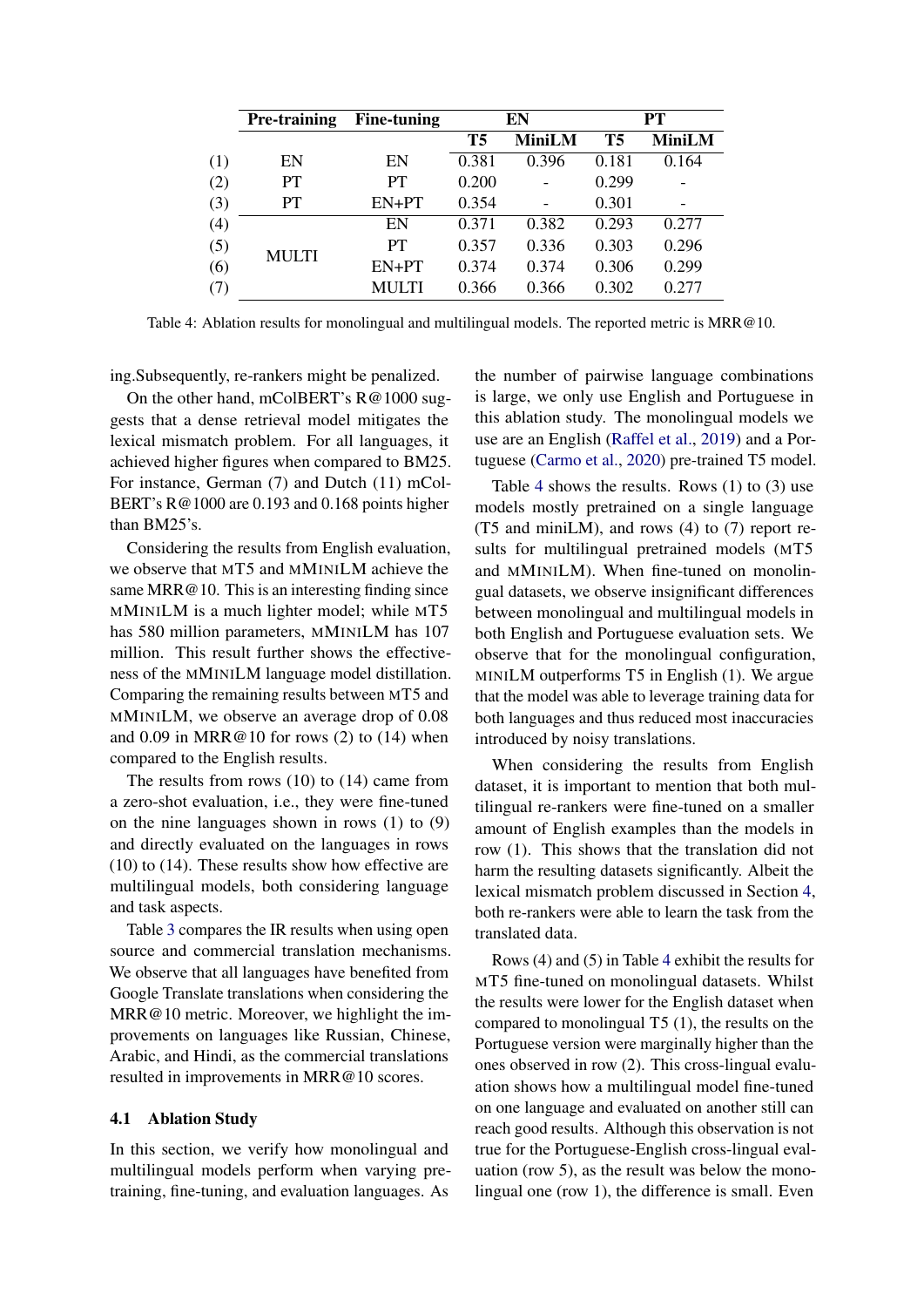when fine-tuned on a translated dataset, the multilingual model was able to achieve competitive results when evaluated on the original English dataset. Additionally, multilingual T5 fine-tuned only on Portuguese (row 5) outperformed Portuguese models (rows 2 and 3) when evaluated on Portuguese. This result supports the observation that multilingual models fine-tuned on monolingual datasets perform considerably well on the same task in a different language [\(Conneau et al.,](#page-7-3) [2020;](#page-7-3) [Wu and](#page-9-4) [Dredze,](#page-9-4) [2019;](#page-9-4) [Xue et al.,](#page-9-5) [2020\)](#page-9-5).

The best result on the Portuguese MS MARCO was achieved by finetuning MT5 and MMINILM on the English-Portuguese versions of MS MARCO. On the other hand, the same models achieve lower results when fine-tuned on more than two languages, as shown in row (7). The results are even lower for MMINILM. Given the small number of parameters of this model, we hypothesize that it is not able to fully benefit from other languages.

Lastly, the models fine-tuned on multilingual data were not far below when evaluated on English and Portuguese datasets. Particularly for MT5, the multilingual fine-tuned model (row 7) slightly outperformed the monolingual one (row 2) in the Portuguese dataset. Once more, this evidence supports our hypothesis that our translated dataset can be beneficial for multilingual models during finetuning.

## 4.2 Translation Quality vs Retrieval Effectiveness

In this section, we investigate the correlation between the quality of the translation models, measured in BLEU points, and the effectiveness of different retrieval models on mMARCO, measured in MRR@10. In Figure [1,](#page-6-0) the x-axis represents the BLEU scores of Helsinki translation models on the Tatoeba dataset [\(Artetxe and Schwenk,](#page-7-21) [2019\)](#page-7-21). The source language is English and the target language is one of {es, fr, it, pt, id, de, ru, zh} languages. The y-axis is the MRR@10 of the retrieval methods (BM25, MMINILM and MT5) on the mMARCO subset of that same language. The three trend lines have a  $R^2$  of approximately 0.33, which shows a weak correlation between translation quality and retrieval effectiveness. Thus, it is reasonable to expect that improvements in translation methods can bring improvements to multilingual information retrieval.

<span id="page-6-0"></span>

Figure 1: Translation quality measured as BLEU on Tatoeba vs retrieval quality measured as MRR@10 on mMARCO.

## 5 Conclusions and Future Work

In this work, we translate and make available mMARCO, a multilingual IR dataset in 13 different languages. This resource can be used for training and evaluating models. Additionally, we train and evaluate several monolingual and multilingual Transformer-based models on these datasets and provide benchmarks for further study in multilingual IR. As a way to encourage future creation of more datasets in new languages, we made available our translation code. In addition, all models and datasets are available at HuggingFace.

Our findings indicate that multilingual models fine-tuned on multilingual datasets achieve competitive results when compared to monolingual approaches (both in pre-training and fine-tuning approaches). Furthermore, we show that the translation quality has a significant impact on retrieval results. This outcome showed to be even greater when considering non-Latin based languages, such as Russian and Chinese, where the commercial translation achieved higher results in contrast to translations from open sourced models. Our results also showed that translating datasets is a feasible mechanism to overcome the labeled data scarcity.

Furthermore, we demonstrated how a lighter distilled model, MINILM, is competitive when finetuned in the same way as a much larger model. As future work, we would like to evaluate our finetuned models on a dataset in a language never seen during the language model pre-training or finetuning.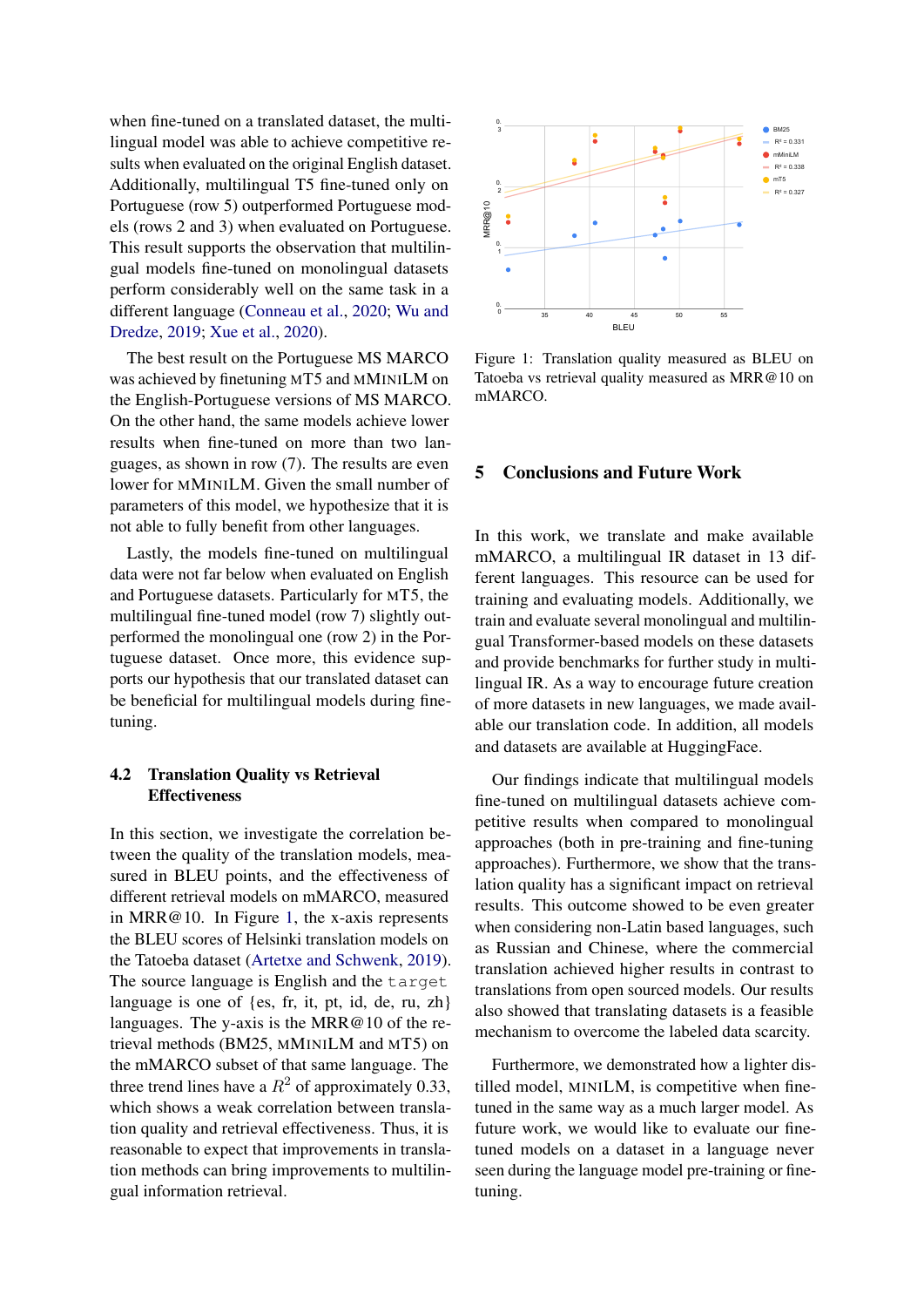## Acknowledgments

We thank Xinyu Zhang for helping us with the evaluation of the Chinese translation.

This research was funded by a grant from Fundação de Amparo à Pesquisa do Estado de São Paulo (FAPESP) 2020/09753-5.

## References

- <span id="page-7-9"></span>Waleed Ammar, George Mulcaire, Yulia Tsvetkov, Guillaume Lample, Chris Dyer, and Noah A. Smith. 2016. [Massively multilingual word embeddings.](http://arxiv.org/abs/1602.01925) *CoRR*, abs/1602.01925.
- <span id="page-7-15"></span>Matheus Araújo, Adriano Pereira, and Fabrício Benevenuto. 2020. [A comparative study of machine](https://doi.org/https://doi.org/10.1016/j.ins.2019.10.031) [translation for multilingual sentence-level sentiment](https://doi.org/https://doi.org/10.1016/j.ins.2019.10.031) [analysis.](https://doi.org/https://doi.org/10.1016/j.ins.2019.10.031) *Information Sciences*, 512:1078–1102.
- <span id="page-7-16"></span>Mikel Artetxe, Sebastian Ruder, and Dani Yogatama. 2019. [On the cross-lingual transferability of mono](http://arxiv.org/abs/1910.11856)[lingual representations.](http://arxiv.org/abs/1910.11856) *CoRR*, abs/1910.11856.
- <span id="page-7-21"></span>Mikel Artetxe and Holger Schwenk. 2019. Massively multilingual sentence embeddings for zeroshot cross-lingual transfer and beyond. *Transactions of the Association for Computational Linguistics*, 7:597–610.
- <span id="page-7-19"></span>Payal Bajaj, Daniel Campos, Nick Craswell, Li Deng, Jianfeng Gao, Xiaodong Liu, Rangan Majumder, Andrew McNamara, Bhaskar Mitra, Tri Nguyen, et al. 2016. Ms marco: A human generated machine reading comprehension dataset. *arXiv preprint arXiv:1611.09268*.
- <span id="page-7-2"></span>Chris Buckley, Darrin Dimmick, Ian Soboroff, and Ellen Voorhees. 2007. Bias and the limits of pooling for large collections. *Information retrieval*, 10(6):491–508.
- <span id="page-7-20"></span>Diedre Carmo, Marcos Piau, Israel Campiotti, Rodrigo Nogueira, and Roberto Lotufo. 2020. Ptt5: Pretraining and validating the t5 model on brazilian portuguese data. *arXiv preprint arXiv:2008.09144*.
- <span id="page-7-14"></span>Casimiro Pio Carrino, Marta R. Costa-jussà, and José A. R. Fonollosa. 2019. [Automatic spanish transla](http://arxiv.org/abs/1912.05200)[tion of the squad dataset for multilingual question](http://arxiv.org/abs/1912.05200) [answering.](http://arxiv.org/abs/1912.05200) *CoRR*, abs/1912.05200.
- <span id="page-7-10"></span>Xilun Chen and Claire Cardie. 2018. [Unsuper](http://arxiv.org/abs/1808.08933)[vised multilingual word embeddings.](http://arxiv.org/abs/1808.08933) *CoRR*, abs/1808.08933.
- <span id="page-7-18"></span>Jonathan H Clark, Jennimaria Palomaki, Vitaly Nikolaev, Eunsol Choi, Dan Garrette, Michael Collins, and Tom Kwiatkowski. 2020. Tydi qa: A benchmark for information-seeking question answering in typologically diverse languages. *Transactions of the Association for Computational Linguistics*, 8:454– 470.
- <span id="page-7-12"></span>Alexis Conneau, Kartikay Khandelwal, Naman Goyal, Vishrav Chaudhary, Guillaume Wenzek, Francisco Guzmán, Edouard Grave, Myle Ott, Luke Zettlemoyer, and Veselin Stoyanov. 2019. [Unsupervised](http://arxiv.org/abs/1911.02116) [cross-lingual representation learning at scale.](http://arxiv.org/abs/1911.02116) *CoRR*, abs/1911.02116.
- <span id="page-7-3"></span>Alexis Conneau, Kartikay Khandelwal, Naman Goyal, Vishrav Chaudhary, Guillaume Wenzek, Francisco Guzmán, Edouard Grave, Myle Ott, Luke Zettlemoyer, and Veselin Stoyanov. 2020. [Unsupervised](http://arxiv.org/abs/1911.02116) [cross-lingual representation learning at scale.](http://arxiv.org/abs/1911.02116)
- <span id="page-7-17"></span>Alexis Conneau, Guillaume Lample, Ruty Rinott, Adina Williams, Samuel R. Bowman, Holger Schwenk, and Veselin Stoyanov. 2018. [XNLI: evaluat](http://arxiv.org/abs/1809.05053)[ing cross-lingual sentence representations.](http://arxiv.org/abs/1809.05053) *CoRR*, abs/1809.05053.
- <span id="page-7-6"></span>Nick Craswell, Bhaskar Mitra, Emine Yilmaz, and Daniel Campos. 2021. [Overview of the TREC 2020](http://arxiv.org/abs/2102.07662) [deep learning track.](http://arxiv.org/abs/2102.07662) *CoRR*, abs/2102.07662.
- <span id="page-7-5"></span>Nick Craswell, Bhaskar Mitra, Emine Yilmaz, Daniel Campos, and Ellen M. Voorhees. 2020. [Overview](http://arxiv.org/abs/2003.07820) [of the TREC 2019 deep learning track.](http://arxiv.org/abs/2003.07820) *CoRR*, abs/2003.07820.
- <span id="page-7-11"></span>Jacob Devlin, Ming-Wei Chang, Kenton Lee, and Kristina Toutanova. 2018. [BERT: pre-training of](http://arxiv.org/abs/1810.04805) [deep bidirectional transformers for language under](http://arxiv.org/abs/1810.04805)[standing.](http://arxiv.org/abs/1810.04805) *CoRR*, abs/1810.04805.
- <span id="page-7-7"></span>Luyu Gao, Zhuyun Dai, and Jamie Callan. 2020. Understanding BERT rankers under distillation. In *Proceedings of the 2020 ACM SIGIR on International Conference on Theory of Information Retrieval (IC-TIR 2020)*, pages 149–152.
- <span id="page-7-1"></span>Luyu Gao, Zhuyun Dai, Tongfei Chen, Zhen Fan, Benjamin Van Durme, and Jamie Callan. 2021. Complement lexical retrieval model with semantic residual embeddings. In *Advances in Information Retrieval*, pages 146–160, Cham. Springer International Publishing.
- <span id="page-7-4"></span>Michael A. Hedderich, Lukas Lange, Heike Adel, Jannik Strötgen, and Dietrich Klakow. 2020. [A](http://arxiv.org/abs/2010.12309) [survey on recent approaches for natural language](http://arxiv.org/abs/2010.12309) [processing in low-resource scenarios.](http://arxiv.org/abs/2010.12309) *CoRR*, abs/2010.12309.
- <span id="page-7-8"></span>Sebastian Hofstätter, Sophia Althammer, Michael Schröder, Mete Sertkan, and Allan Hanbury. 2020. Improving efficient neural ranking models with cross-architecture knowledge distillation. *arXiv preprint arXiv:2010.02666*.
- <span id="page-7-13"></span>Tim Isbister, Fredrik Carlsson, and Magnus Sahlgren. 2021. [Should we stop training more monolingual](http://arxiv.org/abs/2104.10441) [models, and simply use machine translation instead?](http://arxiv.org/abs/2104.10441) *CoRR*, abs/2104.10441.
- <span id="page-7-0"></span>Vladimir Karpukhin, Barlas Oguz, Sewon Min, Patrick Lewis, Ledell Wu, Sergey Edunov, Danqi Chen, and Wen-tau Yih. 2020. Dense passage retrieval for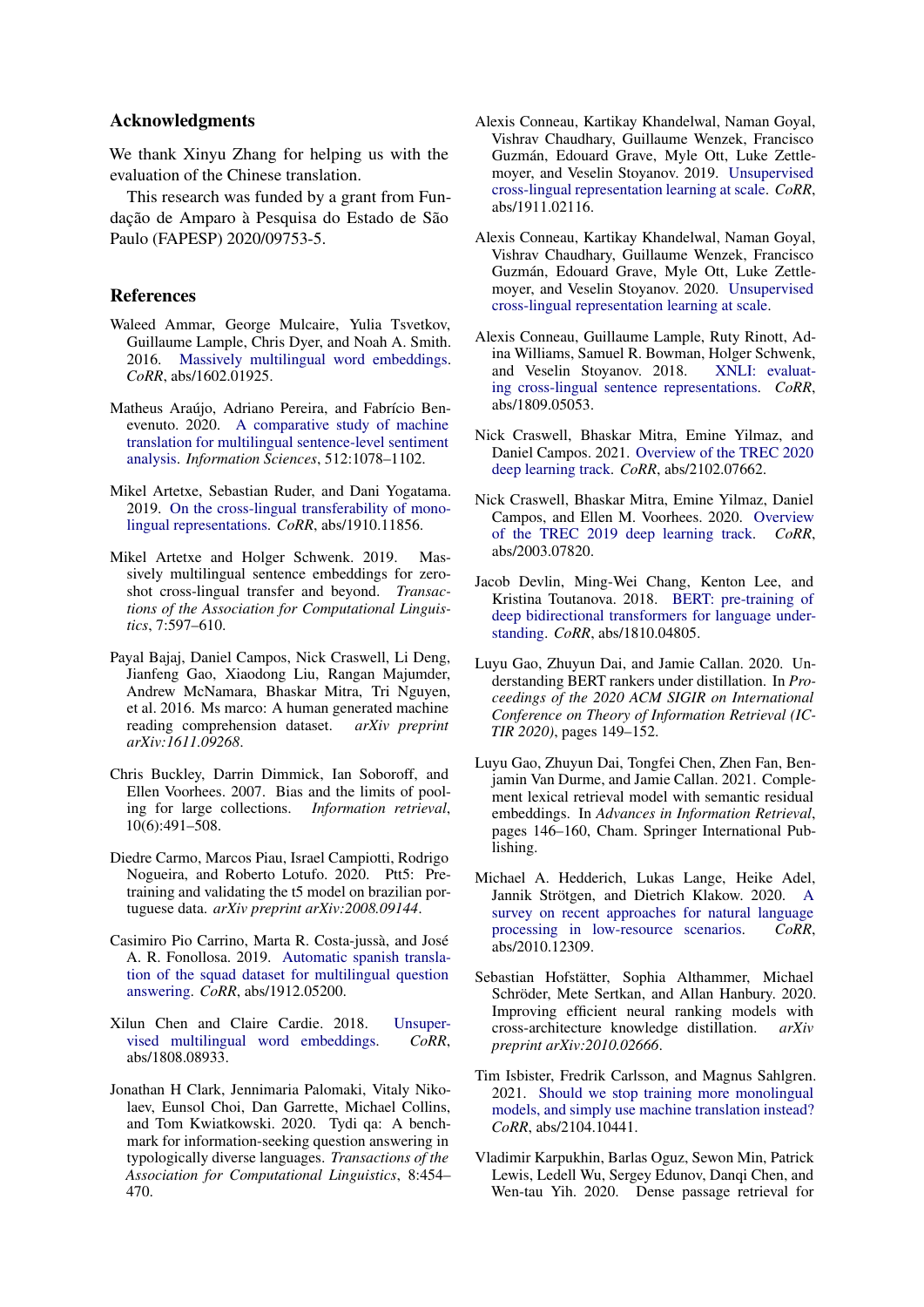open-domain question answering. In *Proceedings of the 2020 Conference on Empirical Methods in Natural Language Processing (EMNLP)*, pages 6769– 6781.

- <span id="page-8-0"></span>Omar Khattab and Matei Zaharia. 2020a. [Colbert: Effi](http://arxiv.org/abs/2004.12832)[cient and effective passage search via contextualized](http://arxiv.org/abs/2004.12832) [late interaction over BERT.](http://arxiv.org/abs/2004.12832) *CoRR*, abs/2004.12832.
- <span id="page-8-20"></span>Omar Khattab and Matei Zaharia. 2020b. Colbert: Efficient and effective passage search via contextualized late interaction over bert. In *Proceedings of the 43rd International ACM SIGIR conference on research and development in Information Retrieval*, pages 39–48.
- <span id="page-8-11"></span>Guillaume Lample and Alexis Conneau. 2019. [Cross](http://arxiv.org/abs/1901.07291)[lingual language model pretraining.](http://arxiv.org/abs/1901.07291) *CoRR*, abs/1901.07291.
- <span id="page-8-8"></span>Canjia Li, Andrew Yates, Sean MacAvaney, Ben He, and Yingfei Sun. 2020a. Parade: Passage representation aggregation for document reranking. *arXiv preprint arXiv:2008.09093*.
- <span id="page-8-17"></span>Canjia Li, Andrew Yates, Sean MacAvaney, Ben He, and Yingfei Sun. 2020b. [PARADE: passage](http://arxiv.org/abs/2008.09093) [representation aggregation for document reranking.](http://arxiv.org/abs/2008.09093) *CoRR*, abs/2008.09093.
- <span id="page-8-18"></span>Jimmy Lin, Xueguang Ma, Sheng-Chieh Lin, Jheng-Hong Yang, Ronak Pradeep, and Rodrigo Nogueira. 2021. Pyserini: A python toolkit for reproducible information retrieval research with sparse and dense representations. In *Proceedings of the 44th Annual International ACM SIGIR Conference on Research and Development in Information Retrieval (SIGIR 2021)*.
- <span id="page-8-9"></span>Wenhao Lu, Jian Jiao, and Ruofei Zhang. 2020. Twinbert: Distilling knowledge to twin-structured bert models for efficient retrieval. *arXiv preprint arXiv:2002.06275*.
- <span id="page-8-5"></span>Xinyu Ma, Jiafeng Guo, Ruqing Zhang, Yixing Fan, Xiang Ji, and Xueqi Cheng. 2021. Prop: Pre-training with representative words prediction for ad-hoc retrieval. In *Proceedings of the 14th ACM International Conference on Web Search and Data Mining*, pages 283–291.
- <span id="page-8-1"></span>Sean MacAvaney, Franco Maria Nardini, Raffaele Perego, Nicola Tonellotto, Nazli Goharian, and Ophir Frieder. 2020. Expansion via prediction of importance with contextualization. In *Proceedings of the 43rd International ACM SIGIR conference on research and development in Information Retrieval*, pages 1573–1576.
- <span id="page-8-10"></span>Tomás Mikolov, Quoc V. Le, and Ilya Sutskever. 2013. [Exploiting similarities among languages for ma](http://arxiv.org/abs/1309.4168)[chine translation.](http://arxiv.org/abs/1309.4168) *CoRR*, abs/1309.4168.
- <span id="page-8-7"></span>Junghyun Min, R. Thomas McCoy, Dipanjan Das, Emily Pitler, and Tal Linzen. 2020. [Syntactic](https://doi.org/10.18653/v1/2020.acl-main.212) [data augmentation increases robustness to inference](https://doi.org/10.18653/v1/2020.acl-main.212)

[heuristics.](https://doi.org/10.18653/v1/2020.acl-main.212) In *Proceedings of the 58th Annual Meeting of the Association for Computational Linguistics*, pages 2339–2352, Online. Association for Computational Linguistics.

- <span id="page-8-2"></span>Rodrigo Nogueira, Zhiying Jiang, and Jimmy Lin. 2020. Document ranking with a pre-<br>trained sequence-to-sequence model. CoRR. [trained sequence-to-sequence model.](http://arxiv.org/abs/2003.06713) abs/2003.06713.
- <span id="page-8-3"></span>Rodrigo Nogueira, Wei Yang, Kyunghyun Cho, and Jimmy Lin. 2019. [Multi-stage document ranking](http://arxiv.org/abs/1910.14424) [with BERT.](http://arxiv.org/abs/1910.14424) *CoRR*, abs/1910.14424.
- <span id="page-8-14"></span>Ronak Pradeep, Xueguang Ma, Xinyu Zhang, H. Cui, Ruizhou Xu, Rodrigo Nogueira, Jimmy J. Lin, and D. Cheriton. 2020. H2oloo at trec 2020: When all you got is a hammer... deep learning, health misinformation, and precision medicine. In *TREC*.
- <span id="page-8-16"></span>Ronak Pradeep, Rodrigo Nogueira, and Jimmy Lin. 2021. [The expando-mono-duo design pattern for](http://arxiv.org/abs/2101.05667) [text ranking with pretrained sequence-to-sequence](http://arxiv.org/abs/2101.05667) [models.](http://arxiv.org/abs/2101.05667) *CoRR*, abs/2101.05667.
- <span id="page-8-4"></span>Yingqi Qu, Yuchen Ding, Jing Liu, Kai Liu, Ruiyang Ren, Wayne Xin Zhao, Daxiang Dong, Hua Wu, and Haifeng Wang. 2021. Rocketqa: An optimized training approach to dense passage retrieval for opendomain question answering. In *Proceedings of the 2021 Conference of the North American Chapter of the Association for Computational Linguistics: Human Language Technologies*, pages 5835–5847.
- <span id="page-8-21"></span>Colin Raffel, Noam Shazeer, Adam Roberts, Katherine Lee, Sharan Narang, Michael Matena, Yanqi Zhou, Wei Li, and Peter J. Liu. 2019. [Exploring the limits](http://arxiv.org/abs/1910.10683) [of transfer learning with a unified text-to-text trans](http://arxiv.org/abs/1910.10683)[former.](http://arxiv.org/abs/1910.10683) *CoRR*, abs/1910.10683.
- <span id="page-8-19"></span>Nils Reimers and Iryna Gurevych. 2020. [The curse](https://arxiv.org/abs/2012.14210) [of dense low-dimensional information retrieval for](https://arxiv.org/abs/2012.14210) [large index sizes.](https://arxiv.org/abs/2012.14210) *arXiv preprint arXiv:2012.14210*.
- <span id="page-8-12"></span>Ruan Chaves Rodrigues, Jéssica Rodrigues da Silva, Pedro Vitor Quinta de Castro, Nádia Silva, and A. S. Soares. 2019. Multilingual transformer ensembles for portuguese natural language tasks. In *ASSIN@STIL*.
- <span id="page-8-13"></span>Guilherme Moraes Rosa, Luiz Henrique Bonifacio, Leandro Rodrigues de Souza, Roberto de Alencar Lotufo, and Rodrigo Nogueira. 2021. [A cost](http://arxiv.org/abs/2105.06813)[benefit analysis of cross-lingual transfer methods.](http://arxiv.org/abs/2105.06813) *CoRR*, abs/2105.06813.
- <span id="page-8-6"></span>Nandan Thakur, Nils Reimers, Andreas Rücklé, Abhishek Srivastava, and Iryna Gurevych. 2021. [BEIR:](http://arxiv.org/abs/2104.08663) [A heterogenous benchmark for zero-shot evalu](http://arxiv.org/abs/2104.08663)[ation of information retrieval models.](http://arxiv.org/abs/2104.08663) *CoRR*, abs/2104.08663.
- <span id="page-8-15"></span>Jörg Tiedemann and Santhosh Thottingal. 2020. OPUS-MT — Building open translation services for the World. In *Proceedings of the 22nd Annual Conferenec of the European Association for Machine Translation (EAMT)*, Lisbon, Portugal.